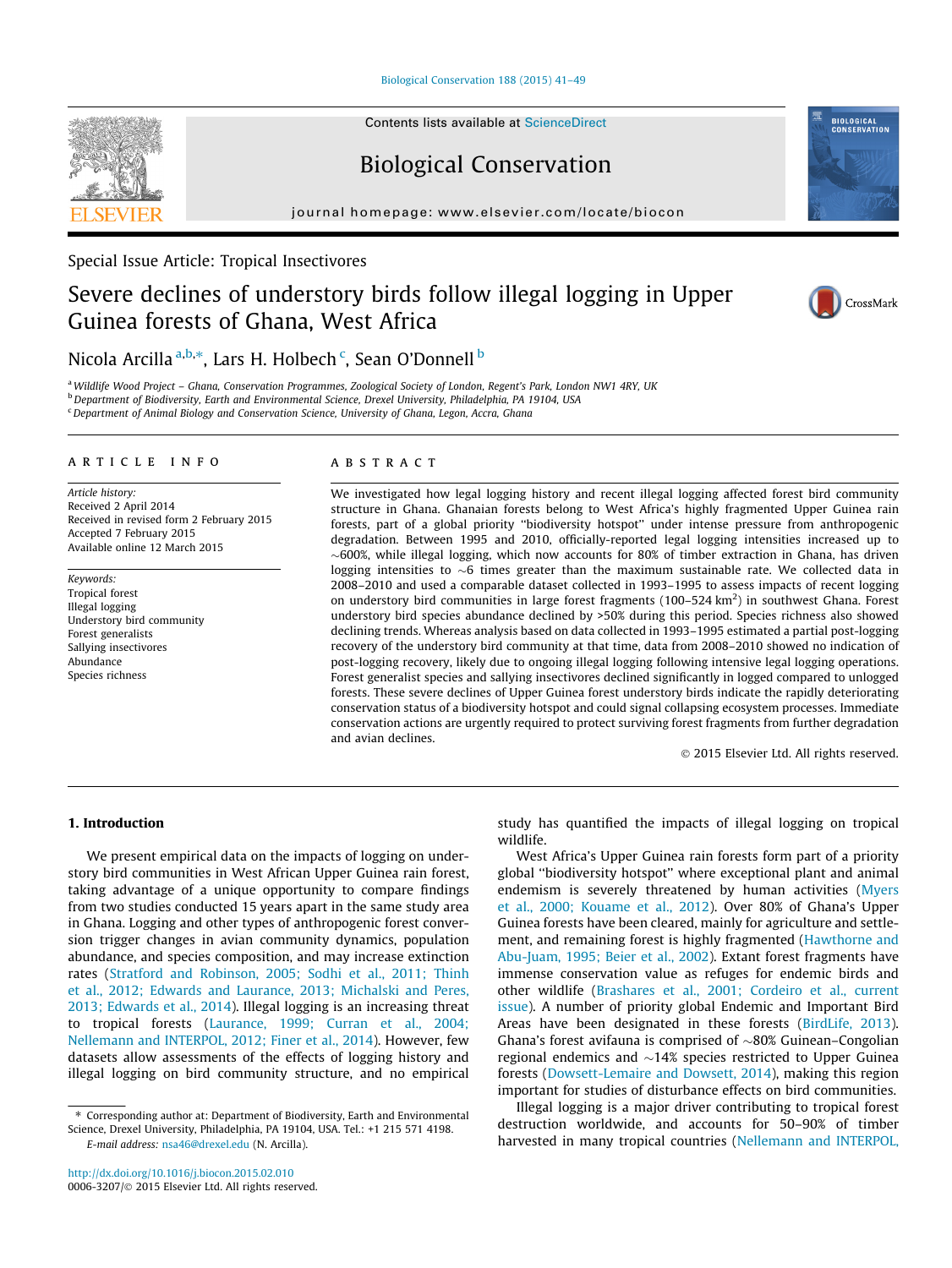[2012; Zimmerman and Kormos, 2012\)](#page-7-0). Illegal logging now comprises 80% of Ghana's annual timber production and in recent years has driven logging intensities up to  $\sim$ 6 times greater than the maximum allowable cut for sustainable forestry ([Hansen et al.,](#page-7-0) [2009, 2012](#page-7-0)). The fact that illegal logging is particularly well studied and documented in Ghana [\(Hansen and Treue, 2008; Marfo, 2010;](#page-7-0) [Hansen et al., 2009; Hansen et al., 2012; Teye, 2013; Amoah and](#page-7-0) [Boateng, 2014; Franck and Hansen, 2014; Oduro et al., 2014\)](#page-7-0) has set the stage to allow us to examine its impacts on Ghana's Upper Guinea forest understory birds.

Understory birds, especially insectivores, are sensitive to logging damage due to their foraging and habitat specializations, post-logging impoverishment of arthropod fauna, and high site fidelity [\(Peters et al., 2008; Sodhi et al., 2011; Hamer et al.,](#page-8-0) [current issue; Powell et al., current issue-a; Powell et al., current](#page-8-0) [issue-b\)](#page-8-0). Understory birds thus serve as excellent indicators or ''sentinels'' of forest ecosystem integrity ([Corlett and Primack,](#page-7-0) [2011; Sodhi et al., 2011](#page-7-0)). Few studies have evaluated avian responses to logging in Guinean–Congolian forests of western and central Africa, and we are aware of only one previous peerreviewed study that has examined the impacts of logging on Upper Guinea forest birds, based on 1993–1995 data from Ghana ([Holbech, 2005](#page-7-0)). While most empirical studies of tropical logging and birds have been limited to examining short-term impacts ([Thinh et al., 2012\)](#page-8-0), we investigated both long-term trends and recent patterns in understory bird dynamics in response to increases of logging intensity in Ghana's remaining Upper Guinea forests. We conducted fieldwork in 2008–2010, and compared our data with findings from fieldwork in 1993–1995 ([Holbech 1996,](#page-7-0) [2005\)](#page-7-0). All data were collected in the same region of southwest Ghana, including several of the same forest fragments. In this paper, we address three main goals: (1) quantifying long-term changes in Ghana's understory birds by comparing sampling data from 1993–1995 [\(Holbech 2005, 2009](#page-7-0)) and 2008–2010; (2) quantifying recent trends in forest understory bird communities in response to recent increases in logging intensities, with a particular focus on vulnerable insectivorous guilds and conservation priority species; and (3) examining implications for Upper Guinea forest and understory bird ecology and conservation.

# 2. Materials and methods

### 2.1. Study area and study design

Remaining Upper Guinea forest in Ghana covers  $\sim$  16 000 km<sup>2</sup> of reserves, representing 20% of extant forest prior to colonization, which were originally designated by the British colonial government for environmental protection and timber production ([Hawthorne and Abu-Juam, 1995; Hansen et al., 2012](#page-7-0)). In the 1970s,  $\sim$ 8% of remaining forest (1261 km<sup>2</sup>) was designated as wildlife protected areas (national parks and resource reserves) managed by the Ghana Wildlife Division. The other  $\sim$ 92% is in forest reserves managed as logging concessions by the Ghana Forest Services Division, which leases them to private timber companies. Industrial logging operations are often accompanied and followed by illegal logging, wherein both organized groups and opportunistic individuals use logging roads to penetrate forest interior and further exploit timber ([Laurance, 1999; Marfo, 2010;](#page-7-0) [Hansen et al., 2012](#page-7-0)). Approximately 25% of the total area of forest reserves has been seriously degraded or entirely cleared by human impacts, while  $75\%$  ( $\sim$ 12000 km<sup>2</sup>) still constitutes dense forest ([Norris et al., 2010\)](#page-7-0). Virtually all forest outside of these reserves has been cleared, leaving forest fragments surrounded by a matrix of plantation monocultures interspersed with human settlements ([Deikumah et al., 2014](#page-7-0)).

We selected 27 study sites for bird sampling in 2008–2010 and compared our results with sampling data from 1993 to 1995 ([Holbech, 1996, 2005](#page-7-0)) in the same region of southwest Ghana (Table 1 and [Fig. 1\)](#page-2-0). Our 2008–2010 sampling took place in 10 protected forests ([Fig. 1:](#page-2-0) 1–7 and A–C) and Holbech's 1993–1995 sampling took place in 9 protected forests ([Fig. 1:](#page-2-0) 8–13; A–C), including 3 of the same reserves, for a total of 16 protected forests (12 forest reserves; 2 resource reserves; 2 national parks) included in this study. We sampled only within large forest fragments  $(100 - 524 \text{ km}^2)$  in order to focus on logging impacts rather than species-area relationships ([Beier et al., 2002; Bregman et al.,](#page-7-0) [2014; Stratford and Robinson, 2005](#page-7-0)). We sampled evergreen and semi-deciduous forests with approximately equal effort to avoid bias due to habitat type. Sites were assigned as replicates of 1 of 4 treatments: unlogged forest and forest  $\sim$ 2,  $\sim$ 10, and  $\sim$ 20 or more years post-logging. We defined a replicate as a single mist net sampling session of 20–24 h accumulated over 2–3 days (hereafter we refer to a mist net day as a ''sampling occasion''). We used at least 3 replicates in each forest type, for a total of 6–9 replicates per treatment. We recorded dates, times, geographic location, and logging history for each forest sampled. We included multiple logging treatments within a single forest fragment wherever possible, but this was sometimes precluded by fragments' specific logging histories.

To investigate the impacts of logging on understory bird communities in 2008–2010, we accumulated a total of 80 sampling occasions. In 1993–1995, [Holbech \(1996, 2005\)](#page-7-0) used a total effort of 201 sampling occasions, representing a greater range of

#### Table 1

Upper Guinea forest fragments sampled in Ghana in 2008–2010.

| .<br>$\tilde{}$             |                  |                          |                                    |                                            |                                  |
|-----------------------------|------------------|--------------------------|------------------------------------|--------------------------------------------|----------------------------------|
| Forest <sup>a</sup>         | Area $(km^2)$    | Forest type <sup>e</sup> | Sampling effort (NMH) <sup>t</sup> | Treatment(s) [replication(s)] <sup>g</sup> | Governing authority <sup>h</sup> |
| Ankasa RR <sup>i</sup>      | 524 <sup>b</sup> | <b>WE</b>                | 2520                               | $L20+(1)$                                  | GWD                              |
| Bia NP and Bia RR           | 306              | MS                       | 8550                               | UL(2), L10(1)                              | GWD                              |
| Bia Tributaries North FR    | 356              | <b>MS</b>                | 5310                               | $L3(1)$ , $L20+(1)$                        | <b>GFSD</b>                      |
| Boin River FR <sup>1</sup>  | 278              | W/ME                     | 18970                              | UL $(3)$ , L3 $(2)$ , L20+ $(2)$           | <b>GFSD</b>                      |
| Kakum NP                    | 366 <sup>c</sup> | MS                       | 2430                               | $L20+(1)$                                  | GWD                              |
| Nkrabia FR                  | 100              | <b>MS</b>                | 2760                               | $L20+(1)$                                  | <b>GFSD</b>                      |
| Suhuma FR                   | 360              | <b>MS</b>                | 15680                              | $UL(1), L3(2), L10(2), L20+(1)$            | <b>GFSD</b>                      |
| Tano Nimiri FR <sup>1</sup> | 335 <sup>d</sup> | W/ME                     | 5520                               | $L20+(2)$                                  | <b>GFSD</b>                      |
| Yoyo River FR <sup>i</sup>  | 236              | ME                       | 11352                              | $L3(1)$ , $L10(3)$                         | <b>GFSD</b>                      |
|                             |                  |                          |                                    |                                            |                                  |

<sup>a</sup> FR = Forest Reserve (active logging concession); NP = National Park, RR = Resource Reserve (including former logging concessions).

<sup>b</sup> Area includes contiguous Nini-Suhien NP.

<sup>c</sup> Area includes contiguous Assin-Atandanso RR.

Area includes contiguous Boi-Tano FR.

 $e$  Forest habitat type classification ([Hall and Swaine, 1976](#page-7-0)): MS = Moist Semi-deciduous; W/ME = West/Moist Evergreen.

- <sup>g</sup> GWD = Ghana Wildlife Division; GFSD = Ghana Forest Services Division.
- h UL = unlogged forest; L3 = forest 3 years post-logging; L10 = forest 10 years post-logging; L20+ = forest 20 or more years post-loggng.
- <sup>i</sup> Forest fragments also sampled by Holbech 1993-1995 [\(Holbech 2005, 2009](#page-7-0)); see [Fig. 1](#page-2-0) for map and data comparisons.

NMH = Net-Meter-Hours.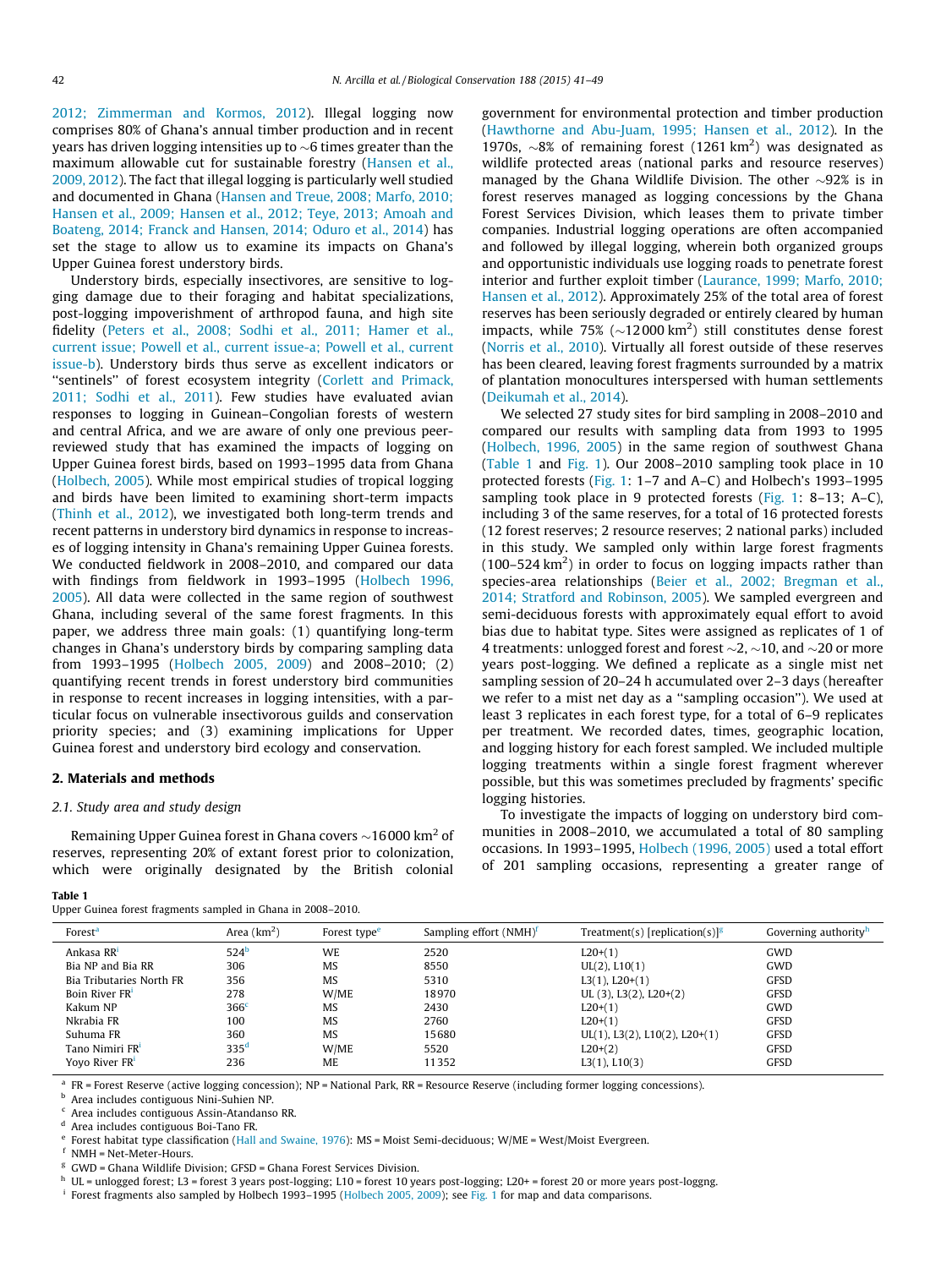<span id="page-2-0"></span>

Forest types (Hall and Swaine 1995): WE = Wet Evergreen; ME = Moist Evergreen; MS = Moist Semi-deciduous;  $S = Dry$  Semi-deciduous;  $NW = North-West$ ;  $SE = South\text{-}East$ ;  $IZ = Inner$ Zone;  $FZ =$  Fire Zone;  $UE =$  Upland Evergreen..

Fig. 1. Map showing the fragmented Upper Guinea forest zone of southwest Ghana, with remaining Forest Reserves (FRs) light-shaded and selected reserves dark-shaded. Reserves selected in 2008–2010 survey only; (1) Bia Tributaries North FR; (2) Bia National Park, (3) Bia Resource Reserve; (4) Suhuma FR; (5) Yoyo River FR; (6) Nkrabia FR; (7) Kakum National Park. Reserves selected in 1993–1995 survey only; (8) Bura River FR; (9) Mamiri FR; (10) Jema-Assemkrom FR; (11) Neung North FR; (12) Subri River FR; (13) Cape Three Points FR. Reserves selected in both survey periods; (A) Boin River FR; (B) Tano Nimiri FR; (C) Ankasa Resource Reserve.

treatments and 2.5 times the effort our 2008–2010 sampling. We resolved this difference in sampling effort by using only a subset of Holbech's 1993–1995 data that matched our 4 treatments (unlogged forest and forest  $\sim$  2,  $\sim$  10, and  $\sim$  20+ years post-logging). This 1993–1995 matched subset represented 72 sampling occasions and 66528 net-meter-hours (nmh), which was comparable to our 2008–2010 sampling effort of 80 sampling occasions and 72604 nmh. We used species overlap analysis (beta diversity indices) to test whether sampling data in 2008–2010 were sufficiently congruent with those sampled in 1993–1995 to permit valid comparisons of bird community parameters ([Chao et al.,](#page-7-0) [2005; Colwell et al., 2012\)](#page-7-0).

To determine logging history (years of regeneration since the termination of last legal logging operation) and intensity (number of trees removed/ha), we used official reports from collaborating logging companies (Acknowledgments) together with records from the Ghana Forest Services Division. Official figures suggested that logging intensity was 4–6 trees/ha ( $\sim$ 40–60 m<sup>3</sup>/ha), which was  $>6$  times higher than average logging intensities ( $\sim$ 1.0 trees/ha or  $10 \text{ m}^3/\text{ha}$ ) calculated 15 years previously in the same study area ([Holbech, 2005, 2015\)](#page-7-0). Because illegal logging accounted for 75% of timber extraction in Ghana at the time of our research ([Hansen and Treue, 2008](#page-7-0)), actual logging intensities across the study area were much higher than those officially reported. Illegal logging in the study area was quantified using market data, and logging intensity was calculated across all Ghana's Upper Guinea forest as a whole, rather than for specific forest fragments

or locations, due to the clandestine nature of illegal exploitation ([Hansen and Treue, 2008; Marfo, 2010](#page-7-0)). Opportunistic observations in the course of our field sampling suggested that illegal logging was highly variable in time and space across fragments. Overall logging intensity levels thus reflect ongoing unsustainable illegal timber exploitation rather than the legal timber extraction levels in Ghana studied 15 years earlier [\(Holbech, 1996, 2005\)](#page-7-0).

# 2.2. Bird sampling

We used constant-effort mist-netting to sample birds, clearing narrow lanes to erect mist nets on a semi-continuous line where permitted by the terrain, or else erected nets along the slopes of hillsides in clusters  $\sim$ 10–20 m apart. Standardized mist-net sampling enables reliable quantitative estimates of several bird community and population parameters, is effective for detecting understory birds, particularly cryptic, shy, and less vocal species, and is repeatable with few observer biases ([Ralph and Dunn,](#page-8-0) [2004](#page-8-0)). Capture rates vary with birds' territoriality, home range size, flight height and distance, and other factors, so capture data provide indices of relative abundance and levels of activity and mobility ([Remsen and Good, 1996](#page-8-0)).

Bird sampling took place over a total of 80 mist-net days (''sampling occasions'') from September 2008 through May 2010. We operated 10 nets  $(12 \text{ m} \times 3 \text{ m}, 36 \text{ mm} \text{ mesh})$  simultaneously, which were opened at dawn (generally 06h00) and kept open for up to  $\sim$ 12 h at a time until near dusk (generally 18h00). Nets were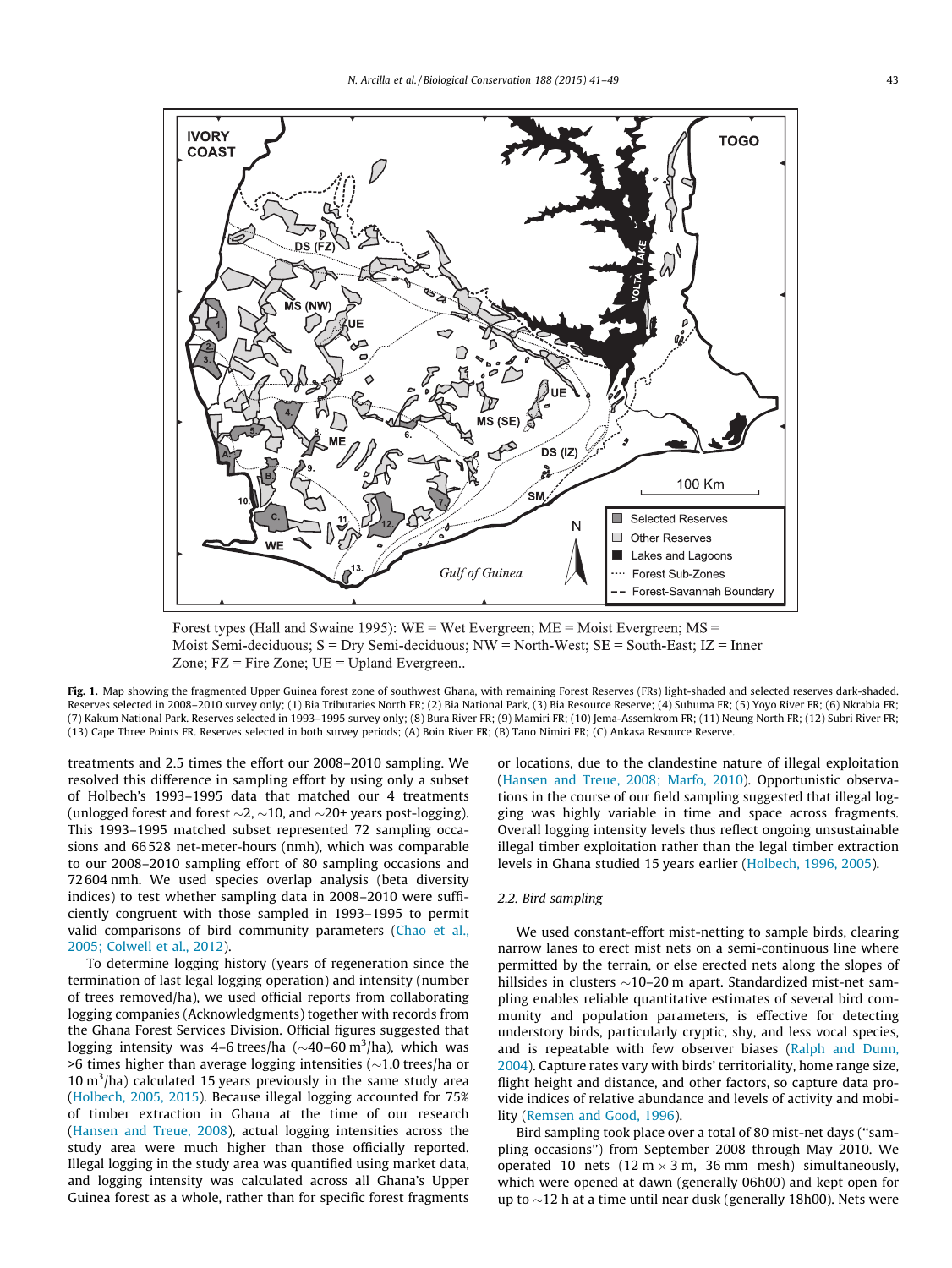closed during periods of rain. We accumulated 20–24 mist-net h per site, usually within 2–3 days. We identified, measured, weighed, photographed, and released birds at the capture site after processing. Birds were not banded because all sampling at a given site occurred within 2–3 consecutive days. Instead, captured birds were marked on the belly feathers with a permanent marker to avoid double-counting [\(Holbech, 2005, 2009\)](#page-7-0). Recaptured birds were released immediately at capture sites.

## 2.3. Avian conservation priority status and ecological guilds

To test for impacts on avian habitat and foraging guilds, we assigned species encountered to guilds as follows: forest specialists (forest-dependent species typically restricted to forest interior and which prefer primary forest), forest generalists (forest-dependent species ranging throughout forests and which prefer secondary growth and edge), and forest visitors (species not dependent on forest that occur both outside and inside forests but which prefer non-forest areas), as well as to 3 potentially vulnerable understory insectivore guilds: sallying insectivores, terrestrial insectivores, and ant followers [\(Bennun et al., 1996; Holbech, 2005, 2009](#page-7-0)). We used data from this and previous studies to assign conservation priority status to species considered especially vulnerable to extinction due to their rarity, range restrictions, and habitat and/ or foraging specializations ([Grimes, 1987; Beier et al., 2002;](#page-7-0) [Holbech, 2005, 2009; Dowsett-Lemaire and Dowsett, 2014](#page-7-0)); this is analogous to ''conservation important'' species as defined by [Holbech \(2005, 2009\)](#page-7-0). Nomenclature follows [Borrow and Demey](#page-7-0) [\(2010\).](#page-7-0)

## 2.4. Statistical analyses

We standardized relative abundances for all replicate captures per 1000 net-meter-hours (nmh; this is equivalent to 1000/12 = 83 net-hours), and calculated means and standard deviations based on the number of replicates in each treatment ([Table 2\)](#page-4-0). As  $\sim 88\%$  of bird species are shared between semideciduous and evergreen forest in Ghana [\(Ntiamoa-Baidu et al.,](#page-7-0) [2000\)](#page-7-0), and our sampling effort was equivalent for both forest types, we pooled data from forest types to increase the statistical power of our analyses. We used the mist-net capture rate (birds/ 10000 nmh) at each site as our unit of comparison. We calculated mean capture rates among sites within each forest category to test for effects of time since logging on bird abundance.

We used EstimateS software v. 9.1 ([Colwell, 2013\)](#page-7-0) to generate species accumulation curves (species observed versus individuals for comparable sampling efforts). We compared species richness in the 1993–1995 subsample with that in the 2008–2010 dataset using 95% confidence intervals around mean richness as a conservative statistical test for differences in species richness ([Colwell](#page-7-0) [et al., 2012](#page-7-0)). We extrapolated the 2010 species accumulation curves to match the total bird captures in the 1993–1995 subsample, and also compared asymptotic estimates of total bird species richness between 1995 and 2010 (Abundance Coverage Estimator, ACE: [Colwell and Coddington, 1994; Colwell et al.,](#page-7-0) [2012\)](#page-7-0). We used the abundance-based Chao-Jaccard species similarity index to assess whether bird communities were sufficiently congruent across sampling periods to enable accurate comparison; this index represents the probability that a bird randomly chosen from one sample would belong to a species found in the other sample [\(Chao et al., 2005\)](#page-7-0).

To test for changes in abundance in response to logging, we conducted ANOVAs using general linear models (function lm) in R [\(R Core Development Team, 2013\)](#page-8-0), testing each of 4 explanatory

variables (forest size, forest type, post-logging regeneration time, logged vs. unlogged forest) in turn as a predictor of abundance of each of 6 guilds: forest specialists; forest generalists; conservation priority species; sallying insectivores; terrestrial insectivores; ant-following insectivores. We also compared mean values of overall and conservation priority species abundance between 1995 and 2010 through one-way ANOVAs, using Practistat ([Ashcroft and Pereira, 2003; Holbech, 2005\)](#page-7-0).

# 3. Results

We captured 962 individuals of 46 bird species, of which 32 (70%) were forest specialists, 13 ( $\sim$ 28%) were forest generalists, and 35 species (76%) were understory insectivores (Appendix A). We compared this 2008–2010 capture data with the subset of Holbech's 1993–1995 data (1996, 2005) described previously, which resulted in captures of 2293 individuals of 71 bird species. The Chao-Jaccard index for the 1993–1995 [\(Holbech, 1996, 2005\)](#page-7-0) and 2008–2010 datasets indicated a very high (96.6%) similarity, allowing us to compare bird community parameters between 1995 and 2010 with confidence [\(Chao et al., 2005\)](#page-7-0).

# 3.1. Long-term changes in Upper Guinea forest understory bird communities

Following >600% increases in logging intensities in Ghana's Upper Guinea forests between 1995 and 2010, overall empirical abundance (birds/10000 nmh) was 52% lower in 2010 (13.46) than in 1995 (28.07) ( $F_{1,28}$  = 90.52,  $p < 0.001$ ) and differed in the rela-tionship of abundance with logging treatment ([Fig. 2;](#page-5-0)  $F_{3,28}$  = 6.56,  $p = 0.002$ ). The greatest differences were in logged forests, which had much higher capture rates in 1995 than in 2010 [\(Fig. 2](#page-5-0)). We found no indication of a post-logging bird community recovery by 2010 [\(Fig. 2\)](#page-5-0). Abundance in all logged treatments in 2008– 2010 was significantly lower than in unlogged forest, in contrast to [Holbech's \(1996, 2005\)](#page-7-0) previous findings of an increase in bird abundance over time following logging in 1993–1995. A separate analysis of the 2008–2010 data also suggested capture rates were significantly higher in unlogged forest but time since logging had no additional effect (Tukey HSD post-hoc test, critical alpha 0.05).

All (82) species captured during both time periods are listed in [Table 2](#page-4-0), together with their capture rates per 10 000 nmh for both time periods and the ratio of their capture rates between time periods. The 2010/1995 capture ratios that as a group also suggest serious declines and highlight changes in empirical individual species abundance between time periods. Of the 3 species captured in greatest numbers, olive sunbird (Cyanomitra olivacea) declined by 53%, yellow-whiskered greenbul (Andropadus latirostris) declined by 73%, and icterine greenbul (Phyllastrephus icterinus) declined by 90% between 1995 and 2010 ([Table 2](#page-4-0)).

Our 1993–1995 data subset displayed an empirical species richness  $(S = 71)$  that was >50% higher than that in 2008–2010 (71 versus 46 species respectively), even though its sampling effort was 10% lower (66528 vs. 72604 nmh), indicating a declining trend in species richness in logged forests. Because the number of individual birds captured in 2008–2010 was significantly (58%) lower than in 1993–1995, we extrapolated from the 2008–2010 empirical data to simulate a number of captures comparable to that made in 1993–1995. We compared species richness between the two time periods using both empirical and extrapolated data ([Fig. 3](#page-5-0)). Although empirical species richness did not statistically differ between the two sampling periods, species accumulation curves generated by extrapolation indicated declining species richness between 1995 and 2010 ([Fig. 3](#page-5-0)).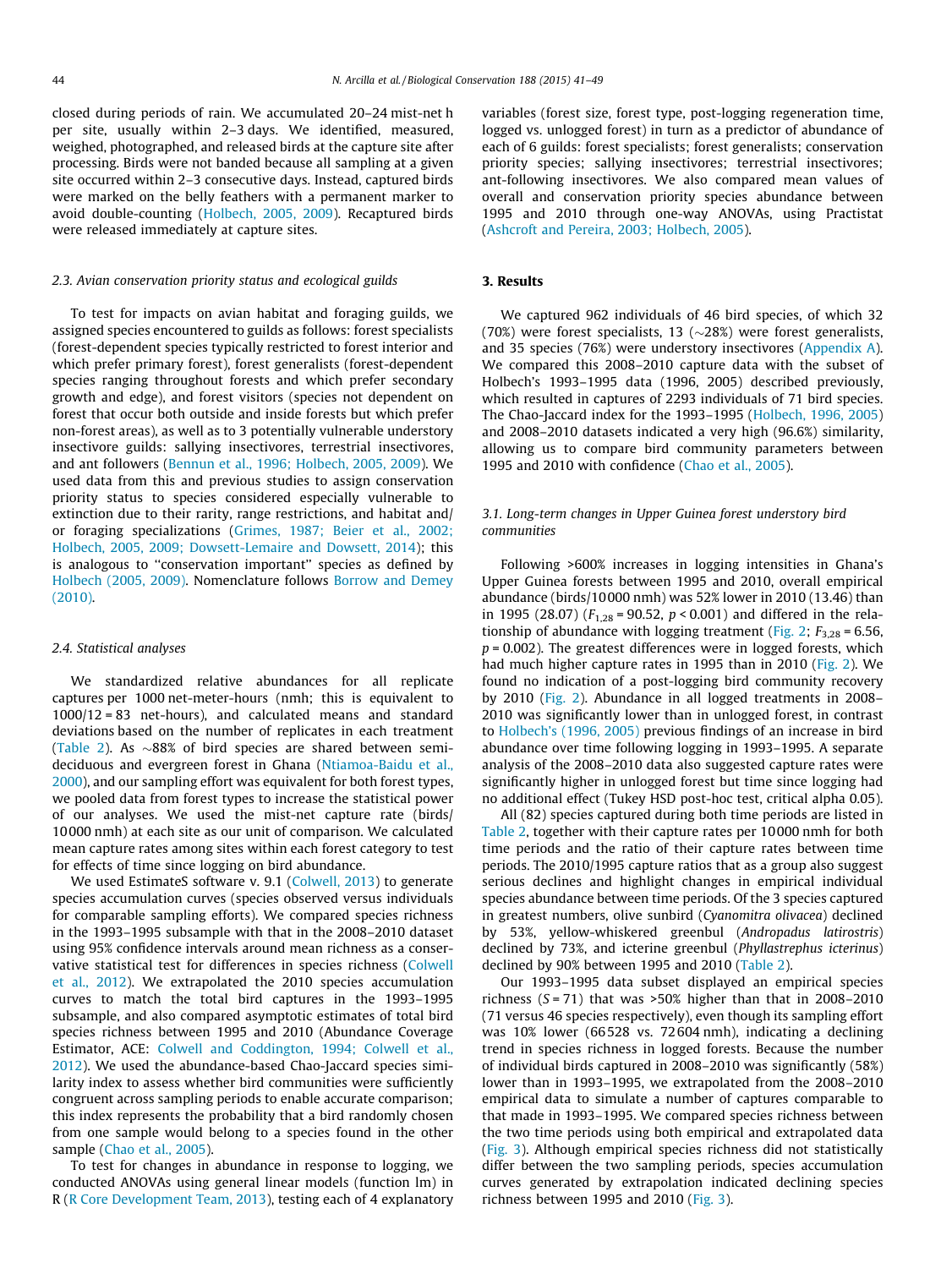#### <span id="page-4-0"></span>Table 2

Upper Guinea forest understory bird species capture rates per 10 000 nmh in Ghana in 1993–1995 (for our matched subsample) and 2008–2010. Conservation priority species for Ghana are noted with single asterisks [\(Holbech, 2005, 2009](#page-7-0)), of which three red-list species endemic to Upper Guinea forest biome are affixed with double asterisks ([IUCN, 2014\)](#page-7-0). Nomenclature follows [Borrow and Demey \(2010\)](#page-7-0).

| Name                                                        | Binomial                                             | 1995         | 2010         | Ratio 2010/1995 |
|-------------------------------------------------------------|------------------------------------------------------|--------------|--------------|-----------------|
| Olive sunbird                                               | Cyanomitra olivacea                                  | 56.03        | 26.60        | 0.47            |
| Yellow-whiskered greenbul                                   | Andropadus latirostris                               | 53.76        | 14.52        | 0.27            |
| Icterine greenbul                                           | Phyllastrephus icterinus                             | 26.01        | 2.71         | 0.10            |
| White-tailed alethe                                         | Alethe diademata                                     | 15.22        | 13.44        | 0.88            |
| Grey-headed bristlebill                                     | Bleda canicapillus                                   | 13.80        | 13.30        | 0.96            |
| Red-bellied paradise flycatcher                             | Terpsiphone rufiventer                               | 11.05        | 4.34         | 0.39            |
| Forest robin                                                | Stiphrornis erythrothorax                            | 9.83         | 5.16         | 0.52            |
| Pale-breasted illadopsis                                    | Illadopsis rufipennis                                | 8.93         | 3.80         | 0.43            |
| Green hylia<br>Western bearded greenbul                     | Hylia prasina<br>Cringer barbatus                    | 8.03<br>7.93 | 7.74<br>2.31 | 0.96<br>0.29    |
| Green-tailed bristlebill**                                  | Bleda eximius                                        | 7.40         | 4.61         | 0.62            |
| Red-tailed bristlebill                                      | Bleda syndactylus                                    | 7.29         | 5.16         | 0.71            |
| White-tailed ant thrush*                                    | Neocossyphus poensis                                 | 5.71         | 2.17         | 0.38            |
| Brown-chested alethe*                                       | Alethe poliocephala                                  | 4.18         | 0.81         | 0.20            |
| Little greenbul                                             | Andropadus virens                                    | 3.65         | 3.26         | 0.89            |
| White-bellied kingfisher                                    | Aldedo leucogaster                                   | 2.70         | 3.53         | 1.31            |
| Yellow-bearded greenbul                                     | Criniger olivaceus                                   | 2.70         | 0.00         | 0.00            |
| African dwarf kingfisher*                                   | Ceyx lecontei                                        | 2.33         | 0.27         | 0.12            |
| Black-throated coucal*                                      | Centropus leucogaster                                | 2.27         | 0.00         | 0.00            |
| Fraser's sunbird                                            | Deleornis fraseri                                    | 2.11         | 0.81         | 0.39            |
| Red-fronted antpecker**                                     | Parmoptila rubifrons                                 | 1.74         | 0.54         | 0.31            |
| Western bluebill                                            | Spermophaga haematina                                | 1.69         | 1.63         | 0.96            |
| Blue-billed malimbe                                         | Malimbus nitens                                      | 1.64         | 1.09         | 0.66            |
| Red-tailed greenbul                                         | Criniger calurus                                     | 1.48         | 1.09         | 0.73            |
| Blackcap illadopsis                                         | Illadopsis cleaveri                                  | 1.27         | 0.68         | 0.53            |
| Rufous-sided broadbill                                      | Smithornis rufolateralis                             | 1.22         | 0.68         | 0.56            |
| Chestnut wattle-eye                                         | Dyaphorophyia castanea                               | 1.16         | 0.14         | 0.12            |
| Finsch's flycatcher thrush                                  | Stizorhina finschii                                  | 1.16         | 1.63<br>0.68 | 1.40<br>0.61    |
| African goshawk<br>Buff-spotted woodpecker                  | Accipiter tachiro<br>Campethera nivosa               | 1.11<br>1.11 | 0.68         | 0.61            |
| Spotted honeyguide*                                         | Indicator maculatus                                  | 1.06         | 0.27         | 0.25            |
| Cameroon sombre greenbul                                    | Andropadus curvirostris                              | 0.95         | 0.54         | 0.57            |
| Tambourine dove                                             | Turtur tympanistria                                  | 0.95         | 0.00         | 0.00            |
| Rufous-winged illadopsis**                                  | Illadopsis rufescens                                 | 0.90         | 0.00         | 0.00            |
| Honeyguide greenbul                                         | Baeopogon indicator                                  | 0.85         | 0.14         | 0.16            |
| Blue-headed crested flycatcher*                             | Trochercercus nitens                                 | 0.85         | 0.68         | 0.80            |
| Dusky crested flycatcher*                                   | Elminia nigromitrata                                 | 0.74         | 0.00         | 0.00            |
| Shining drongo*                                             | Dicrurus atripennis                                  | 0.58         | 0.00         | 0.00            |
| Green-backed camaroptera                                    | Camaroptera brachyura                                | 0.48         | 0.14         | 0.29            |
| Red-rumped tinkerbird                                       | Pogoniulus atroflavus                                | 0.48         | 0.14         | 0.29            |
| Blue-throated brown sunbird                                 | Cyanomitra cyanolaema                                | 0.42         | 0.41         | 0.96            |
| Speckled tinkerbird                                         | Pogoniulus scolopaceus                               | 0.37         | 0.00         | 0.00            |
| Blue-headed wood dove                                       | Turtur brehmeri                                      | 0.37         | 0.68         | 1.83            |
| Yellow-spotted barbet                                       | Buccanodon duchaillui                                | 0.32         | 0.00         | 0.00            |
| Collared sunbird                                            | Hedydipna collaris                                   | 0.32         | 0.00         | 0.00            |
| Velvet-mantled drongo                                       | Dicrurus modestus<br>Nigrita bicolor                 | 0.26<br>0.21 | 0.00<br>0.00 | 0.00<br>0.00    |
| Chestnut-breasted negrofinch<br>Western black-headed oriole | Oriolus brachyrhynchus                               | 0.21         | 0.00         | 0.00            |
| White-throated greenbul                                     | Phyllastrephus albigularis                           | 0.21         | 2.71         | 12.84           |
| White-crested hornbill                                      | Tropicranus albocristatus                            | 0.21         | 0.27         | 1.28            |
| Brown-eared woodpecker*                                     | Campthera caroli                                     | 0.16         | 0.00         | 0.00            |
| Olive long-tailed cuckoo*                                   | Cercococcyx olivinus                                 | 0.16         | 0.00         | 0.00            |
| Latham's forest francolin                                   | Francolinus lathami                                  | 0.16         | 0.14         | 0.86            |
| Red-chested owlet*                                          | Glaucidium tephronotum                               | 0.16         | 0.14         | 0.86            |
| Chocolate-backed kingfisher                                 | Halcyon badia                                        | 0.16         | 0.00         | 0.00            |
| Least honeyguide*                                           | Indicator exilis                                     | 0.16         | 0.00         | 0.00            |
| Lesser honeyguide*                                          | Indicator minor                                      | 0.16         | 0.00         | 0.00            |
| Grey-throated flycatcher                                    | Myioparus griseigularis                              | 0.16         | 0.00         | 0.00            |
| Grey-headed negrofinch                                      | Nigrita canicapilla                                  | 0.16         | 0.00         | 0.00            |
| Western nicator                                             | Nicator chloris                                      | 0.16         | 0.27         | 1.71            |
| Red-thighed sparrowhawk                                     | Accipiter erythropus                                 | 0.11         | 0.14         | 1.28            |
| Dusky long-tailed cuckoo*                                   | Cercococcyx mechowi                                  | 0.11         | 0.00         | 0.00            |
| Blue-breasted kingfisher                                    | Halcyon malimbica                                    | 0.11         | 0.00         | 0.00            |
| Yellow-billed barbet                                        | Trachylaemus purpuratus<br>Camaroptera superciliaris | 0.11         | 0.00         | 0.00            |
| Yellow-browed camaroptera<br>Bristle-nosed barbet*          | Gymnobucco peli                                      | 0.05<br>0.05 | 0.00<br>0.14 | 0.00<br>2.57    |
| Brown illadopsis                                            | Illadopsis fulvescens                                | 0.05         | 0.00         | 0.00            |
| Blue-headed bee-eater*                                      | Merops muelleri                                      | 0.05         | 0.00         | 0.00            |
| Olivaceous flycatcher*                                      | Muscicapa olivascens                                 | 0.05         | 0.14         | 2.57            |
| Fraser's forest flycatcher                                  | Fraseria ocreata                                     | 0.00         | 0.14         | Undefined       |
| Kemp's longbill*                                            | Macrosphenus kempi                                   | 0.00         | 0.14         | Undefined       |
|                                                             |                                                      |              |              |                 |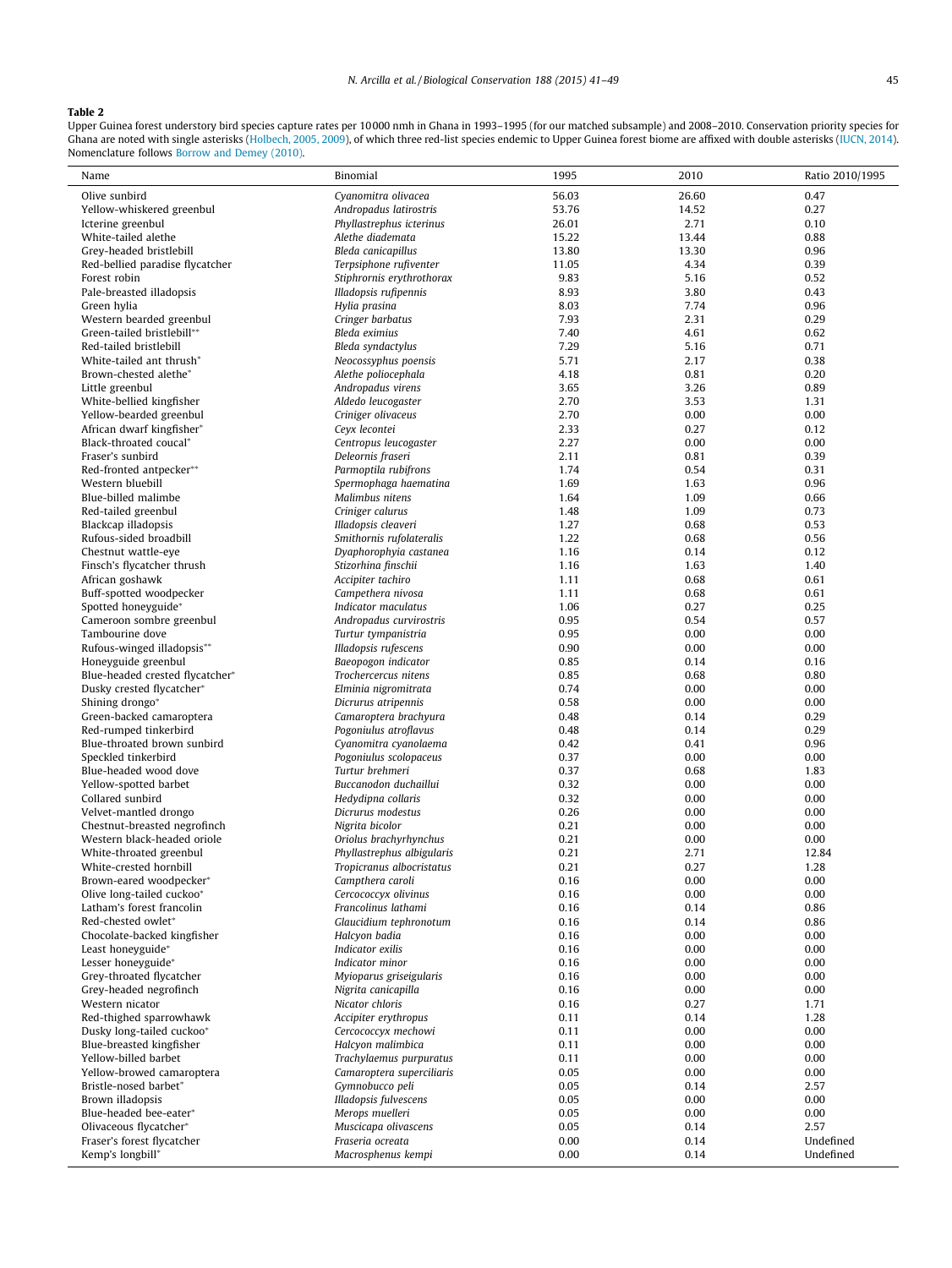<span id="page-5-0"></span>

Fig. 2. Upper Guinea forest understory bird abundance in 4 forest treatments (Unlogged,  $\sim$ 2 year post-logging,  $\sim$ 10 years post-logging,  $\sim$ 20+ years post-logging) in southwest Ghana, calculated for both 1993–1995 and 2008–2010. (Error bars do not appear in 1995 subsamples for  $\sim$ 2 year post-logging and  $\sim$ 10 years postlogging treatments because only one replicate of each was used.)

## 3.2. Recent trends in Ghana's understory bird communities

Sampling data from 2008 to 2010 revealed that across all forest types and fragment sizes, total understory bird abundance was significantly lower in logged forests compared to unlogged forests (Fig. 2 and Table 3). We captured 12 conservation priority (CP) species in 2008–2010 ( $\sim$ 26% of total species), of which 6 species were detected on only 1 or 2 occasions (Appendix). In comparison [Holbech \(2005, 2009\)](#page-7-0) netted 25 CP-species  $(\sim]37\%)$  in the effort-adjusted subsample matching the 2008–2010 sample, including three IUCN red list species, of which two Upper Guinea endemics, the rufous-winged illadopsis (Illadopsis rufescens) and yellow-bearded greenbul (Criniger olivaceus) was absent from the 2008–2010 sample. Likewise, forest generalist and sallying insectivore abundance were significantly lower in logged forests compared to unlogged forests (Table 3). In 2008–2010, we classified 75% of conservation priority species and all but two sallying insectivore species as "rare" in this study because they made up <1% of all captures (Appendix).



Fig. 3. Upper Guinea forest understory bird species accumulation curves generated by rarefaction showing expected species richness ±95% confidence intervals plotted against number of individuals captured over comparable sampling periods for 1993–1995 (66 528 nmh; black line) and 2008–2010 [73604 nmh; white line (empirical data) and gray line (extrapolated data)] in 16 protected forest areas of southwest Ghana.

#### Table 3

Upper Guinea forest understory bird abundance in response to 3 explanatory variables; forest size (area of fragment in  $km<sup>2</sup>$ ), forest type (Moist Semi-deciduous or Moist Evergreen, as defined by [Hawthorne and Abu-Juam, 1995](#page-7-0)), regeneration time (i.e., logging treatment, designated as post-logging recovery periods of 2, 10, and 20+ years) and unlogged versus (pooled) logged forest. Significant results, of ANOVAS using function lm in R, are indicated with bold and asterisks.

| Response<br>variable                | Explanatory variable         |                             |                             |                              |  |  |
|-------------------------------------|------------------------------|-----------------------------|-----------------------------|------------------------------|--|--|
| Abundance                           | Forest size                  | Forest type                 | Regeneration<br>time        | Unlogged<br>vs. logged       |  |  |
| All species                         | $F = 0.2558$ ,               | $F = 0.5347$ ,              | $F = 6.193$ ,               | $F = 19.2$                   |  |  |
|                                     | $p = 0.62$                   | $p = 0.47$                  | $p = 0.02$                  | p < 0.01                     |  |  |
| Forest specialist                   | $F = 0.0772$ ,               | $F = 1.721$ ,               | $F = 0.9074$ ,              | $F = 1.543$ ,                |  |  |
| (FF) species                        | $p = 0.78$                   | $p = 0.20$                  | $p = 0.35$                  | $p = 0.23$                   |  |  |
| Forest generalist                   | $F = 0.227$ ,                | $F = 0.0004$ .              | $F = 6.971,$                | $F = 26.88$ ,                |  |  |
| (F) species                         | $p = 0.64$                   | $p = 0.98$                  | $p = 0.01$                  | p < 0.01                     |  |  |
| Conservation<br>priority<br>species | $F = 0.0597$ .<br>$p = 0.81$ | $F = 1.356$ .<br>$p = 0.26$ | $F = 2.022$ ,<br>$p = 0.17$ | $F = 0.1462$ .<br>$p = 0.71$ |  |  |
| Sallying                            | $F = 0.3912$ ,               | $F = 0.1244$ .              | $F = 0.911$ ,               | $F = 5.976$ ,                |  |  |
| insectivore                         | $p = 0.54$                   | $p = 0.73$                  | $p = 0.34$                  | $p = 0.02$                   |  |  |
| Terrestrial                         | $F = 0.851$ .                | $F = 2.237$ .               | $F = 1.711$ .               | $F = 1.007$ ,                |  |  |
| insectivore                         | $p = 0.37$                   | $p = 0.15$                  | $p = 0.20$                  | $p = 0.32$                   |  |  |
| Ant follower                        | $F = 1.136$ .                | $F = 3.45$ .                | $F = 1.228$ .               | $F = 1.069$ .                |  |  |
|                                     | $p = 0.30$                   | $p = 0.08$                  | $p = 0.28$                  | $p = 0.31$                   |  |  |

# 4. Discussion

Several lines of evidence indicate severe declines of Ghana's Upper Guinea forest understory bird communities during the 15 year period between our two datasets. Abundance declines appear to be pervasive across the understory bird community and to be driving declines in species richness over time. Results further indicate that Ghana's forestry management system, which [Holbech \(1996, 2005\)](#page-7-0) previously deemed to allow post-logging recovery of forest understory bird communities, has seriously deteriorated due to widespread increases in logging intensity coupled with extensive illegal logging, which has decreased or eliminated post-logging forest recovery. The absence of many conservation priority species from 2008 to 2010 field data suggests continuing population declines and increasing rarity of species at risk of extinction. These declining trends are consistent with other recent findings of wildlife declines and extinctions in West Africa ([Oates](#page-7-0) [et al., 2000; Brashares et al., 2001; Beier et al., 2002; Thiollay,](#page-7-0) [2006\)](#page-7-0).

The crucial conservation value of unlogged forest for Ghana's remaining birds is apparent (Fig. 2), although the exceedingly small area of unlogged forest left in Ghana may be insufficient to mitigate the ongoing, overall declines in forest understory birds. The persistence of many species in logged forest demonstrates the importance of regenerating logged forest for understory bird communities. The enormous potential of regenerating logged forest for bird conservation has been demonstrated by [Holbech](#page-7-0) [\(1996, 2005\)](#page-7-0) in Ghana as well as by other authors elsewhere in the tropics (e.g., [Barlow et al., 2007; Michalski and Peres, 2013;](#page-7-0) [Powell et al., 2013; Edwards et al., 2014; Powell et al., current](#page-7-0) [issue-a; Powell et al., current issue-b\)](#page-7-0). For this conservation potential to be realized, urgent measures must be taken to decrease logging intensities and enforce the legally mandated post-logging recovery times, particularly as Ghana's remaining forest consists of fairly small (< $200 \text{ km}^2$ ) and isolated fragments highly vulnerable to biodiversity loss ([Holbech, 2005; Beier et al., 2002\)](#page-7-0).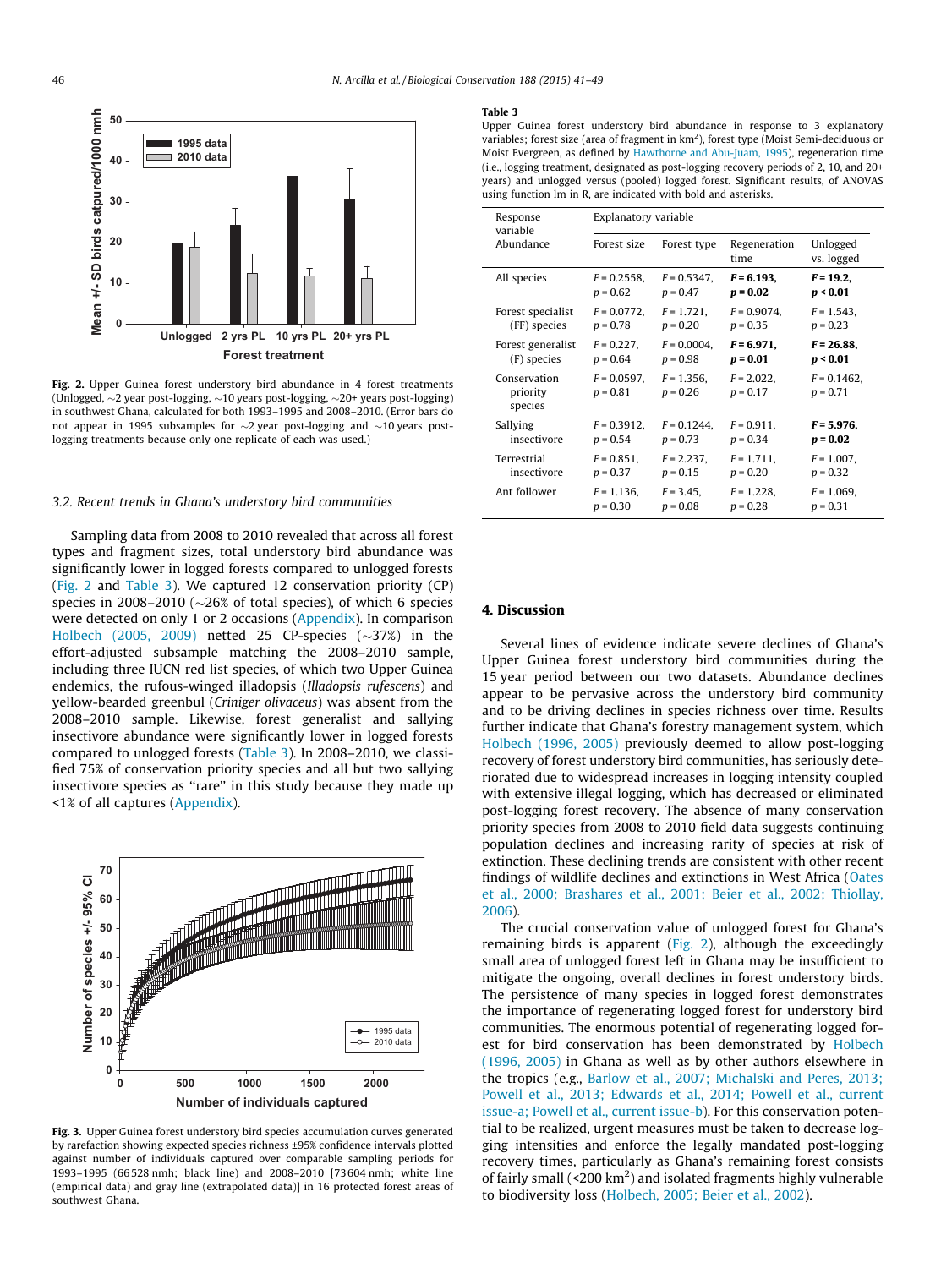#### 4.1. Long-term changes in Ghana's forest understory bird communities

The greatest difference between the 1993–1995 and 2008–2010 datasets appeared in older regenerating forest treatments  $(\sim 10$ and  $\sim$ 20 years post-logging). In 1993–1995, the understory bird community exhibited increases in abundance following logging ([Holbech 1996, 2005](#page-7-0); [Fig. 2\)](#page-5-0); this led to the conclusion that the forest bird community appeared to be resilient and that post-logging recovery of forest understory bird communities could occur within the legal minimum recovery period in Ghana of 40 years. However, reported logging intensities in Ghana have increased over 600% since 1995, well beyond the threshold of sustainability for timber production ([Hansen et al., 2009, 2012\)](#page-7-0). Over the same period, repeated incursions by illegal logging operations have inhibited forest recovery. In response, our findings indicate that by 2008– 2010, understory bird communities declined >50% in abundance and did not show any indication of recovery. Empirical species richness declined by 35% (from 71 to 46 species), and extrapolation indicated this decline is significant [\(Fig. 3](#page-5-0)). The fact that the 1993– 1995 dataset represents a smaller sampling effort underlines that these results are conservative and reflects grave implications for conservation.

Substantial increases in logging intensities together with decreased post-logging recovery times appear to be driving severe declines that are manifest throughout the entire bird community, rather than restricted to any single group or species. Of the 3 species captured in greatest numbers, yellow-whiskered greenbul (A. latirostris) declined by 73% and icterine greenbul (P. icterinus) declined by 90% between 1995 and 2010 [\(Table 2\)](#page-4-0). These provide examples of 2 species with distinctly different life histories, despite belonging to the same family. Yellow-whiskered greenbul is a forest generalist that occupies both interior and edge of all types of primary and secondary forest, feeding on fruit and arthropods; it is generally solitary and has variable reproductive strategies; in some areas it uses leks for breeding and is polygamous and nomadic, whereas in others it may be resident and monogamous ([Fishpool and Tobias, 2005b](#page-7-0)). Icterine greenbul is a forest specialist that prefers interior to edge habitats, often forages in mixed-species flocks, sometimes as the leader, and is monogamous and territorial ([Fishpool and Tobias, 2005a](#page-7-0)). One feature they both share is foraging by gleaning and sallying as well as attendance of Dorylus ant swarms in order to capture insects fleeing the ants [\(Fishpool and Tobias, 2005a; Fishpool and Tobias,](#page-7-0) [2005b](#page-7-0)). Logging and fragmentation is known to negatively affect Dorylus ants, which in turn could affect their avian associates ([Peters et al., 2008](#page-8-0)).

The 15 year period between our 2 datasets should represent at least 1–2 generation lengths for many small-bodied birds, and thus potentially sufficient time to reflect differences in reproductive success influenced by logging and related disturbance patterns. Green-tailed bristlebill (Bleda eximius; vulnerable) is an example of a red list species endemic to Upper Guinea that has declined (by 38%) but remains sufficiently abundant to be a feasible candidate for follow up demographic study. Many other species (e.g., 25 species detected in 1993–1995 but not in 2008–2010; [Table 2\)](#page-4-0) should be monitored in future study, but were captured in such small numbers that population-level responses to logging would be difficult to quantify. As is typical in tropical forests with high species richness, most species are relatively rare, and Ghana is no exception; in 2008–2010, more than 90% of species were captured at a rate of less than 10 per 10000 nmh ([Table 2\)](#page-4-0), highlighting their vulnerability to local extinction. In contrast to some other tropical and temperate contexts, no edge, pioneer, or invasive species have moved into replace the understory birds disappearing from this system, resulting in many fewer birds and species in Ghana's increasingly disturbed and degraded forests.

### 4.2. Recent trends in Ghana's forest understory bird communities

Overall understory bird abundance and conservation priority species declined significantly in logged compared to unlogged forest ([Table 3\)](#page-5-0). Forest generalist and sallying insectivores were the guilds hardest hit by logging ([Table 3\)](#page-5-0). Typically we would expect forest specialists rather than generalists to be more greatly affected by forest disturbance [\(Fimbel et al., 2001; Sodhi et al., 2011](#page-7-0)). The fact that the opposite appears to apply in this case is provides an example of the difficulty predicting specific impacts of logging in any particular system or region a priori, without collecting empirical data ([Weber et al., 2001; Edwards et al., 2014\)](#page-8-0). Forest generalist declines may be related to declines in forest quality that interface with life history traits of individual species in this group.

Salliers may respond negatively to logging due to the post-logging emergence of denser understory vegetation and changes in light conditions and lower strata aerial arthropod abundance ([Sodhi et al., 2011](#page-8-0)). Both or either group may be particularly adversely affected by the interaction of logging with foraging, nesting, predation, competition, and/or other factors ([Sigel et al., 2006\)](#page-8-0). However, further studies, particularly demographic and population studies, will be necessary to reveal the precise mechanisms and processes that may have led to significant declines of this and other groups or species, particularly as baseline ecological data for many West African bird species are lacking ([Thiollay, 2006; BirdLife,](#page-8-0) [2013](#page-8-0)). High variation in guilds' responses to forest treatments was evident, likely due to high variation in forest destruction, degradation and disturbance associated with illegal exploitation. Our data reflect this unevenness in avian distributions, with large capture values as well as zeros (Appendix).

# 4.3. Conservation and management implications for Ghana's Upper Guinea forests and avifauna

Previous studies have demonstrated that illegal logging is the main driver of forest destruction and degradation in Ghana's protected forests [\(Hansen and Treue, 2008; Marfo, 2010; Hansen](#page-7-0) [et al., 2012\)](#page-7-0). Here, we show that excessive logging intensities, driven both by increases in legal and illegal logging in Ghana's protected forests since 1995, have resulted in precipitous declines of Ghana's forest understory bird communities. Recent and current levels of timber extraction Ghana not only appear to be unsustainable in terms of timber production but also with respect to birds, and likely other forest wildlife. Other wildlife conservation failures that have already been documented in Ghana provide an ominous picture of the fates that await forest wildlife without substantial intervention to change their current trajectory ([Oates, 1999;](#page-7-0) [Oates et al., 2000; Brashares et al., 2001](#page-7-0)).

Previous reports and publications (e.g., [Oates, 1999; Oates et al.,](#page-7-0) [2000; Holbech, 2005; Oates, 2006; Jachmann, 2008; Holbech, 2009;](#page-7-0) [Marfo, 2010; Hansen et al., 2012; Franck and Hansen, 2014\)](#page-7-0) have made extensive forest conservation and management recommendations for Ghana. Measures should include installing road blocks in logging concessions (to prevent entry by illegal operators) and establishing and maintaining a patrol presence in areas where vulnerable species persist. Conservation priority species as well as avian guilds and species that have exhibited exceptional declines since 1995 (e.g., forest generalists, sallying insectivores; [Tables 2](#page-4-0) [and 3](#page-4-0), Appendix), should be targeted for special protection and monitoring. Such actions should be accompanied by follow up studies, including demographic and/or other population research investigating potential mechanisms of species declines and/or resilience ([Sigel et al., 2006; Hamer et al., current issue; Powell et al.,](#page-8-0) [current issue-a; Powell et al., current issue-b\)](#page-8-0) and the values of regenerating forest [\(Barlow et al., 2007; Michalski and Peres,](#page-7-0) [2013; Edwards et al., 2014](#page-7-0)) for understory birds.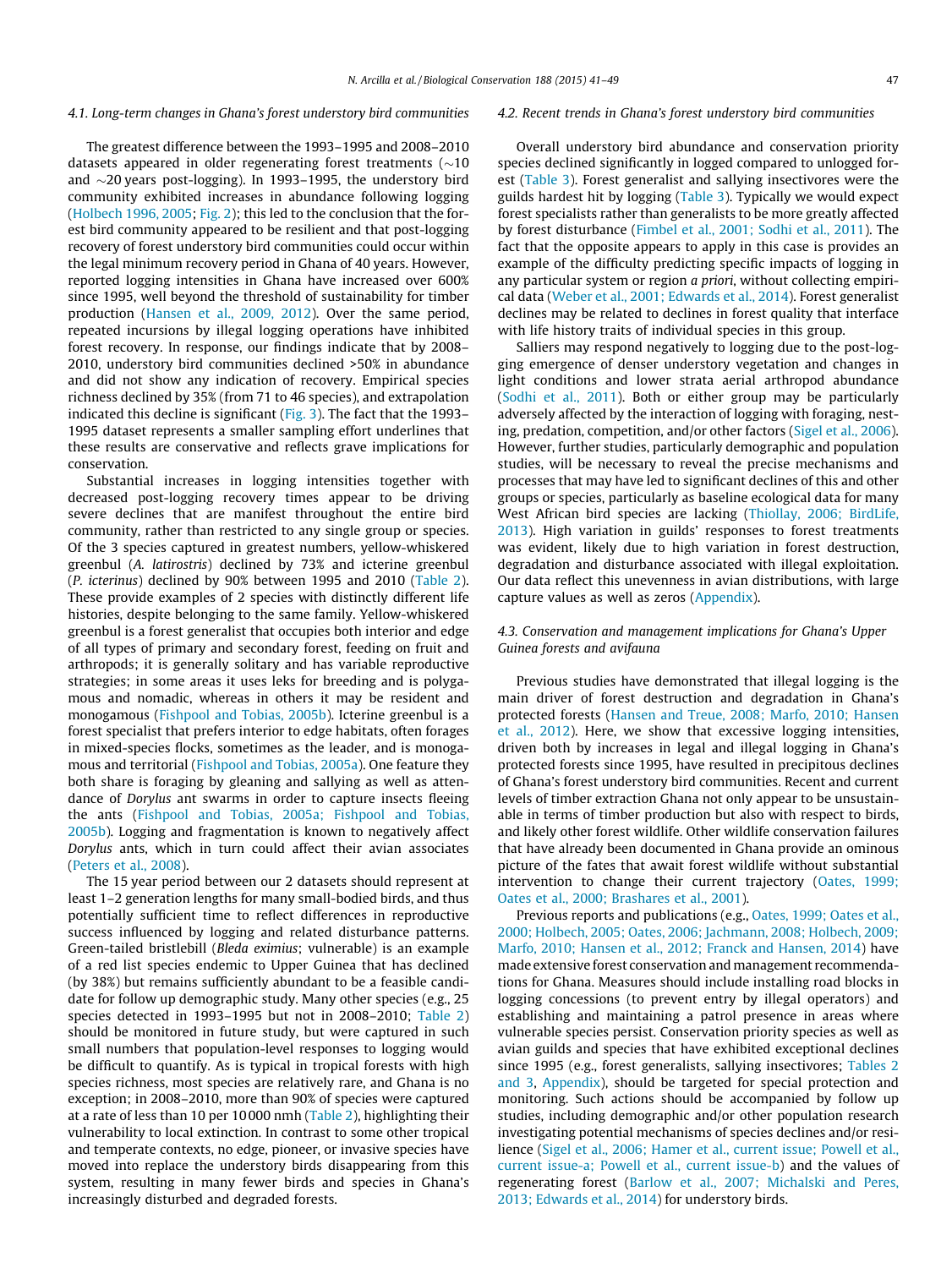# <span id="page-7-0"></span>Acknowledgements

For research permissions and collaboration, we thank the Ghana Forestry Commission Wildlife and Forest Services Divisions, Samartex Timber & Plywood Co. Ltd., John Bitar & Co. Ltd. (JCM), Logs & Lumber Ltd., the University of Ghana, and the Kwame Nkrumah University of Science and Technology. We gratefully acknowledge support and assistance from Z. Kolani, N.N.D. Annorbah, K. Ditz, R. Nsenkyire, J. Eshun, D. Liyanage, L. Abosi, G. Bitar, S. Houweling, S. Ansong, B. Djante, E. Wiafe, J. Oppong, Y. Boakye, N.K. Adu-Nsiah, G.B. Adum, W. Oduro, S. Gatti, K. Silenga, M. Seidu, G. Walczak, A. Asamoah, J.F. Oates, L.B. Timer, J. Atkins Franch, E.A. Abeney, C. Hazel, J. Boakye, C. Sah, M. Sam, F. Appiah, J. Baillie, C. Ransom, N. Kümpel, J.M. Rowcliffe, P. Buzzard, and many others. We thank L.L. Powell, N.J. Cordeiro, and J.A. Stratford for organizing and editing this special issue, and C.H. Sekercioglu, E. Buechley, D. Duffy, and three anonymous reviewers for valuable input and comments on earlier versions of this manuscript. Major funding was provided by a grant from the Darwin Initiative to the Zoological Society of London, with supplementary contributions from Timbmet Ltd. and substantial in-kind contributions from Samartex and JCM. Funders and contributors had no role in study design, data collection, analysis, manuscript preparation or publication. Opinions expressed in this paper are the authors' and do not necessarily reflect those of their institutions. N.A. is funded by the Dean's Office, College of Arts and Sciences, Drexel University; S.O'D. is funded by NSF IOS grant 1207029.

#### Appendix A. Supplementary material

Supplementary data associated with this article can be found, in the online version, at [http://dx.doi.org/10.1016/j.biocon.2015.02.](http://dx.doi.org/10.1016/j.biocon.2015.02.010) [010.](http://dx.doi.org/10.1016/j.biocon.2015.02.010)

### References

- [Amoah, M., Boateng, R.K., 2014. Addressing illegal logging in Ghana: do value, social](http://refhub.elsevier.com/S0006-3207(15)00065-8/h0245) [identity, and corporate social responsibility theories matter? Int. For. Rev. 16,](http://refhub.elsevier.com/S0006-3207(15)00065-8/h0245) [524–536](http://refhub.elsevier.com/S0006-3207(15)00065-8/h0245).
- [Ashcroft, S., Pereira, C. Practistat Programme, 2003. Practical Statistics for the](http://refhub.elsevier.com/S0006-3207(15)00065-8/h0005) [Biological Sciences. Palgrave Macmillan, Basingstoke](http://refhub.elsevier.com/S0006-3207(15)00065-8/h0005).
- [Barlow, J., Gardner, T.A., Araujo, I.S., Ávila-Pires, T.C., Bonaldo, A.B., Costa, J.E.,](http://refhub.elsevier.com/S0006-3207(15)00065-8/h0010) [Esposito, M.C., Ferreira, L.V., Hawes, J.M., Hernandez, I.M., Hoogmoed, M.S.,](http://refhub.elsevier.com/S0006-3207(15)00065-8/h0010) [Leite, R.N., Lo- Man-Hung, N.F., Malcolm, J.R., Martins, M.B., Mestre, L.A.M.,](http://refhub.elsevier.com/S0006-3207(15)00065-8/h0010) [Miranda-Santos, R., Nunes-Gutjahr, A.L., Overal, W.L., Parry, L., Peters, S.L.,](http://refhub.elsevier.com/S0006-3207(15)00065-8/h0010) [Ribeiro-Junior, M.A., da Silva, M.N.F., da Silva Motta, C., Peres, C.A., 2007.](http://refhub.elsevier.com/S0006-3207(15)00065-8/h0010) [Quantifying the biodiversity value of tropical primary, secondary, and](http://refhub.elsevier.com/S0006-3207(15)00065-8/h0010) [plantation forests. PNAS USA 104, 18555–18560.](http://refhub.elsevier.com/S0006-3207(15)00065-8/h0010)
- [Beier, P., Van Drielen, M., Kankam, B.O., 2002. Avifaunal collapse in West African](http://refhub.elsevier.com/S0006-3207(15)00065-8/h0015) [forest fragments. Conserv. Biol. 16, 1097–1111](http://refhub.elsevier.com/S0006-3207(15)00065-8/h0015).
- [Bennun, L., Dranzoa, C., Pomeroy, D., 1996. The forest birds of Kenya and Uganda. J.](http://refhub.elsevier.com/S0006-3207(15)00065-8/h0020) [East Afr. Nat. Hist. 85, 23–48.](http://refhub.elsevier.com/S0006-3207(15)00065-8/h0020)
- BirdLife International, 2013. Endemic Bird Area Factsheet: Upper Guinea Forests [<http://www.birdlife.org>](http://www.birdlife.org).
- [Borrow, N., Demey, R., 2010. Birds of Ghana. Helm Field Guides, London](http://refhub.elsevier.com/S0006-3207(15)00065-8/h0030).
- [Brashares, J.S., Arcese, P., Sam, M.K., 2001. Human demography and reserve size](http://refhub.elsevier.com/S0006-3207(15)00065-8/h0035) [predict wildlife extinction in West Africa. Proc. Roy. Soc. B 268, 2473–2478](http://refhub.elsevier.com/S0006-3207(15)00065-8/h0035).
- [Bregman, T.P., Sekercioglu, C.H., Tobias, J.A., 2014. Global patterns and predictors of](http://refhub.elsevier.com/S0006-3207(15)00065-8/h0040) [bird species responses to forest fragmentation: implications for ecosystem](http://refhub.elsevier.com/S0006-3207(15)00065-8/h0040) [function and conservation. Biol. Conserv. 169, 372–383.](http://refhub.elsevier.com/S0006-3207(15)00065-8/h0040)
- [Chao, A., Chazdon, R.L., Colwell, R.K., Shen, T.-J., 2005. A new statistical approach for](http://refhub.elsevier.com/S0006-3207(15)00065-8/h0045) [assessing compositional similarity based on incidence and abundance data.](http://refhub.elsevier.com/S0006-3207(15)00065-8/h0045) [Ecol. Lett. 8, 148–159](http://refhub.elsevier.com/S0006-3207(15)00065-8/h0045).
- Colwell, R.K., 2013. EstimateS Version 9.1.0 and User's Guide [<http://purl.oclc.org/](http://purl.oclc.org/estimates) [estimates>](http://purl.oclc.org/estimates).
- [Colwell, R.K., Coddington, J.A., 1994. Estimating terrestrial biodiversity through](http://refhub.elsevier.com/S0006-3207(15)00065-8/h0055) [extrapolation. Philos. Trans. Roy. Soc. B. 345, 101–118](http://refhub.elsevier.com/S0006-3207(15)00065-8/h0055).
- [Colwell, R.K., Chao, A., Gotelli, N.J., Lin, S.-Y., Mao, C.X., Chazdon, R.L., Longino, J.T.,](http://refhub.elsevier.com/S0006-3207(15)00065-8/h0060) [2012. Models and estimators linking individual-based and sample-based](http://refhub.elsevier.com/S0006-3207(15)00065-8/h0060) [rarefaction, extrapolation, and comparison of assemblages. J. Plant Ecol. 5, 3–21](http://refhub.elsevier.com/S0006-3207(15)00065-8/h0060).
- Cordeiro, N.J., Borghesio, L., Joho, M.P., Monoski, T.J., Mkongewa, V.J., Dampf, C.J., current issue. Forest fragmentation in an African biodiversity hotpot impacts mixed species foraging bird flocks.
- [Corlett, R., Primack, R., 2011. Tropical Rain Forests: An Ecological and](http://refhub.elsevier.com/S0006-3207(15)00065-8/h0070) [Biogeographical Comparison, second ed. Wiley-Blackwell, West Sussex](http://refhub.elsevier.com/S0006-3207(15)00065-8/h0070).
- [Curran, L.M., Trigg, S.N., McDonald, A.K., Astiani, D., Hardiono, Y.M., Siregar, P.,](http://refhub.elsevier.com/S0006-3207(15)00065-8/h0075) [Caniago, I., Kasischke, E., 2004. Lowland forest loss in protected areas of](http://refhub.elsevier.com/S0006-3207(15)00065-8/h0075) [Indonesian Borneo. Science 303, 1000–1003.](http://refhub.elsevier.com/S0006-3207(15)00065-8/h0075)
- [Deikumah, J.P., McAlpine, C.A., Maron, M., 2014. Mining matrix effects on West](http://refhub.elsevier.com/S0006-3207(15)00065-8/h0080) [African rainforest birds. Biol. Conserv. 169, 334–343.](http://refhub.elsevier.com/S0006-3207(15)00065-8/h0080)
- [Dowsett-Lemaire, F., Dowsett, R.J., 2014. The Birds of Ghana: An Atlas and](http://refhub.elsevier.com/S0006-3207(15)00065-8/h0085) [Handbook. Tauraco Press, Liège](http://refhub.elsevier.com/S0006-3207(15)00065-8/h0085).
- [Edwards, D.P., Laurance, W.F., 2013. Diversity despite selective logging. Science 339,](http://refhub.elsevier.com/S0006-3207(15)00065-8/h9000) [646–647](http://refhub.elsevier.com/S0006-3207(15)00065-8/h9000).
- [Edwards, D.P., Tobias, J.A., Sheil, D., Meijaard, E., Laurance, W.F., 2014. Maintaining](http://refhub.elsevier.com/S0006-3207(15)00065-8/h0090) [ecosystem function in logged tropical forests. Trends Ecol. Evol. 29, 511–520.](http://refhub.elsevier.com/S0006-3207(15)00065-8/h0090) [Fimbel, R.A., Grajal, A., Robinson, J.G. \(Eds.\), 2001. The Cutting Edge: Conserving](http://refhub.elsevier.com/S0006-3207(15)00065-8/h0095)
- [Wildlife in Logged Tropical Forests. Columbia U. Press, New York.](http://refhub.elsevier.com/S0006-3207(15)00065-8/h0095)
- Finer, M., Jenkins, C.N., Blue Sky, M.A., Pine, J., 2014. Logging concessions enable illegal logging crisis in the Peruvian Amazon. Sci. Rep. 4, 4719. [http://dx.doi.org/](http://dx.doi.org/10.1038/srep04719) [10.1038/srep04719](http://dx.doi.org/10.1038/srep04719).
- Fishpool, L., Tobias, J., 2005a. Icterine Greenbul (Phyllastrephus icterinus). In: del Hoyo, J., Elliott, A., Sargatal, J., Christie, D.A., de Juana, E. (Eds.), Handbook of the Birds of the World Alive. Lynx Edicions, Barcelona, [<www.hbw.com>](http://www.hbw.com).
- Fishpool, L., Tobias, J., 2005b. Yellow-whiskered Greenbul (Andropadus latirostris). In: del Hoyo, J., Elliott, A., Sargatal, J., Christie, D.A., de Juana, E. (Eds.), Handbook of the Birds of the World Alive. Lynx Edicions, Barcelona, [<www.hbw.com](http://www.hbw.com)>.
- [Franck, M., Hansen, C.P., 2014. How effective are task forces in tackling illegal](http://refhub.elsevier.com/S0006-3207(15)00065-8/h0115) [logging? Empirical evidence from Ghana. Int. For. Rev. 16, 354–362](http://refhub.elsevier.com/S0006-3207(15)00065-8/h0115).
- [Grimes, L.G., 1987. The Birds of Ghana. British Ornithologists' Union, London](http://refhub.elsevier.com/S0006-3207(15)00065-8/h0120).
- [Hall, J.B., Swaine, M.D., 1976. Classification and ecology of closed canopy forest in](http://refhub.elsevier.com/S0006-3207(15)00065-8/h0125) [Ghana. J. Ecol. 64, 913–951.](http://refhub.elsevier.com/S0006-3207(15)00065-8/h0125)
- Hamer, K.C., Newton, R.J., Edwards, F.A., Benedick, S., Bottrell, S.H., Edwards, D.P., Current Issue. Impacts of selective logging on insectivorous birds in Borneo: the importance of trophic position, body size, and foraging height.
- [Hansen, C.P., Treue, T., 2008. Assessing illegal logging in Ghana. Int. For. Rev. 10,](http://refhub.elsevier.com/S0006-3207(15)00065-8/h0135) [573–590](http://refhub.elsevier.com/S0006-3207(15)00065-8/h0135).
- [Hansen, C.P., Lund, J.F., Treue, T., 2009. Neither fast nor easy: the prospect of](http://refhub.elsevier.com/S0006-3207(15)00065-8/h0140) [reduced emissions from deforestation and degradation \(REDD\) in Ghana. Int.](http://refhub.elsevier.com/S0006-3207(15)00065-8/h0140) [For. Rev. 11, 439–455.](http://refhub.elsevier.com/S0006-3207(15)00065-8/h0140)
- [Hansen, C.P., Damnyag, L., Obiri, B.D., Carlsen, K., 2012. Revisiting illegal logging and](http://refhub.elsevier.com/S0006-3207(15)00065-8/h0145) [the size of the domestic timber market: the case of Ghana. Int. For. Rev. 14, 39–](http://refhub.elsevier.com/S0006-3207(15)00065-8/h0145) [49](http://refhub.elsevier.com/S0006-3207(15)00065-8/h0145).
- [Hawthorne, W.D., Abu-Juam, M., 1995. Forest Protection in Ghana With Particular](http://refhub.elsevier.com/S0006-3207(15)00065-8/h0155) [Reference to Vegetation and Plant Species. IUCN, Gland](http://refhub.elsevier.com/S0006-3207(15)00065-8/h0155).
- Holbech, L.H., 1996. Faunistic Diversity and Game Production Contra Human Activities in the Ghana High Forest Zone: With Reference to the Western Region. Ph.D. dissertation, University of Copenhagen, Copenhagen.
- [Holbech, L.H., 2005. The implications of selective logging and forest fragmentation](http://refhub.elsevier.com/S0006-3207(15)00065-8/h0165) [for the conservation of avian diversity in evergreen forests of south-west Ghana.](http://refhub.elsevier.com/S0006-3207(15)00065-8/h0165) [Bird Conserv. Int. 15, 27–52.](http://refhub.elsevier.com/S0006-3207(15)00065-8/h0165)
- [Holbech, L.H., 2009. The conservation importance of luxuriant tree plantations for](http://refhub.elsevier.com/S0006-3207(15)00065-8/h0170) [lower storey forest birds in south-west Ghana. Bird Conserv. Int. 19, 287–308.](http://refhub.elsevier.com/S0006-3207(15)00065-8/h0170)
- Holbech, L.H., 2015. Low-extraction selective logging and avifaunal recovery in the Bia moist forest of southwest Ghana: a 1990–1991 census. In: Gupta, A.K., Verma, A.K. (Eds.), Animal Diversity, Natural History, and Conservation, vol. 4. Astral International, Delhi, pp 183–205.
- IUCN, The IUCN Red List of Threatened Species 2014.3, [<www.iucnredlist.org>](http://www.iucnredlist.org).
- [Jachmann, H., 2008. Illegal wildlife use and protected area management in Ghana.](http://refhub.elsevier.com/S0006-3207(15)00065-8/h0180) [Biol. Conserv. 141, 1906–1918](http://refhub.elsevier.com/S0006-3207(15)00065-8/h0180).
- [Kouame, O.M.L., Jengre, N., Kobele, M., Knox, D., Ahon, D.B., Gbondo, J., Gamys, J.,](http://refhub.elsevier.com/S0006-3207(15)00065-8/h0185) [Egnankou, W., Siaffa, D., Okoni-Williams, A., Saliou, M., 2012. Key Biodiversity](http://refhub.elsevier.com/S0006-3207(15)00065-8/h0185) [Areas identification in the Upper Guinea forest biodiversity hotspot. J. Threat.](http://refhub.elsevier.com/S0006-3207(15)00065-8/h0185) [Taxa 4, 2745–2752.](http://refhub.elsevier.com/S0006-3207(15)00065-8/h0185)
- [Laurance, W.F., 1999. Reflections on the tropical deforestation crisis. Biol. Cons. 91,](http://refhub.elsevier.com/S0006-3207(15)00065-8/h0190) [109–117](http://refhub.elsevier.com/S0006-3207(15)00065-8/h0190).
- [Marfo, E., 2010. Chainsaw Milling in Ghana: Context, Drivers and Impacts.](http://refhub.elsevier.com/S0006-3207(15)00065-8/h0195) [Tropenbos International, Wageningen](http://refhub.elsevier.com/S0006-3207(15)00065-8/h0195).
- [Michalski, F., Peres, C.A., 2013. Biodiversity depends on logging recovery time.](http://refhub.elsevier.com/S0006-3207(15)00065-8/h0200) [Science 339, 1521–1522.](http://refhub.elsevier.com/S0006-3207(15)00065-8/h0200)
- [Myers, N., Mittermeier, R.A., Mittermeier, C.G., da Fonseca, G.A.B., Kent, J., 2000.](http://refhub.elsevier.com/S0006-3207(15)00065-8/h0205) [Biodiversity hotspots for conservation priorities. Nature 403, 853–858](http://refhub.elsevier.com/S0006-3207(15)00065-8/h0205).
- [Nellemann, C., INTERPOL Environmental Crime Programme \(Eds.\), 2012. Green](http://refhub.elsevier.com/S0006-3207(15)00065-8/h0210) [Carbon, Black Trade: Illegal Logging, Tax Fraud and Laundering in the World's](http://refhub.elsevier.com/S0006-3207(15)00065-8/h0210) [Tropical Forests. UNEP, Birkeland.](http://refhub.elsevier.com/S0006-3207(15)00065-8/h0210)
- [Norris, K., Asase, A., Collen, B., Gockowksi, J., Mason, J., Phalan, B., Wade, A., 2010.](http://refhub.elsevier.com/S0006-3207(15)00065-8/h0215) [Biodiversity in a forest-agriculture mosaic: the changing face of West African](http://refhub.elsevier.com/S0006-3207(15)00065-8/h0215) [rainforests. Biol. Conserv. 143, 2341–2350](http://refhub.elsevier.com/S0006-3207(15)00065-8/h0215).
- [Ntiamoa-Baidu, Y., Owusu, E.H., Asamoah, S., Owusu-Boateng, K., 2000. Distribution](http://refhub.elsevier.com/S0006-3207(15)00065-8/h0220) [and abundance of forest birds in Ghana. Ostrich 71, 262–268.](http://refhub.elsevier.com/S0006-3207(15)00065-8/h0220)
- [Oates, J.F., 1999. Myth and Reality in the Rain Forest: How Conservation Strategies](http://refhub.elsevier.com/S0006-3207(15)00065-8/h0225) [are Failing in West Africa. U. California Press, Berkeley.](http://refhub.elsevier.com/S0006-3207(15)00065-8/h0225)
- Oates, J.F., 2006. Primate Conservation in the Forests of Western Ghana: Field Survey Results 2005–2006. Report to the Wildlife Division, Forestry Commission, Ghana.
- [Oates, J.F., Abedi-Lartey, M., McGraw, W.S., Struhsaker, T.T., Whitesides, G.H., 2000.](http://refhub.elsevier.com/S0006-3207(15)00065-8/h0235) [Extinction of a West African red colobus monkey. Conserv. Biol. 14, 1526–1532](http://refhub.elsevier.com/S0006-3207(15)00065-8/h0235).
- [Oduro, K.A., Mohren, G.M.J., Affum-Baffoe, K., Kyereh, B., 2014. Trends in timber](http://refhub.elsevier.com/S0006-3207(15)00065-8/h0240) [production systems in the high forest zone of Ghana. Int. For. Rev. 16, 289–300](http://refhub.elsevier.com/S0006-3207(15)00065-8/h0240).